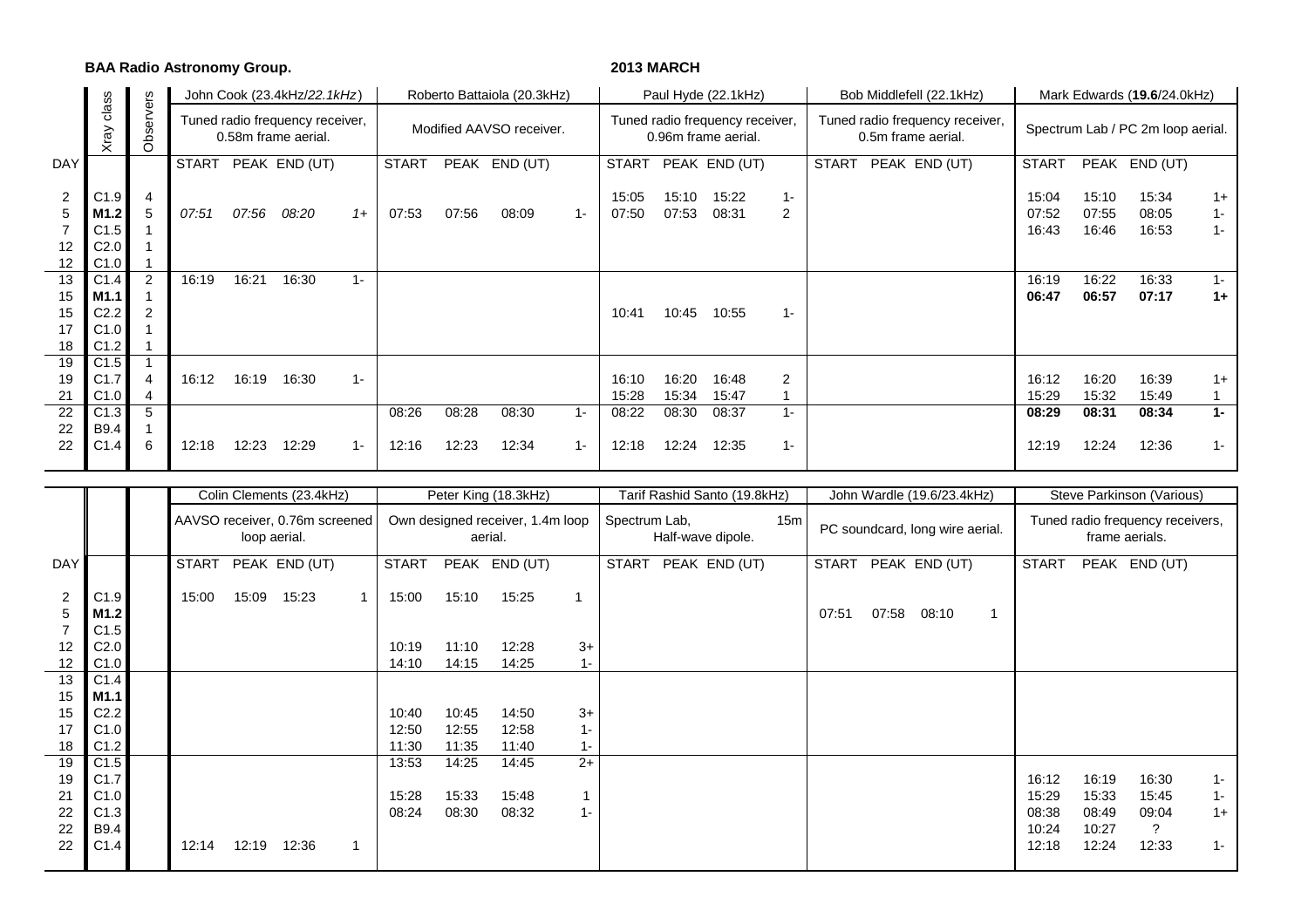## **VLF flare activity 2005/13.**

 $\blacksquare$  C  $\blacksquare$  M  $\blacksquare$   $\blacksquare$  X  $\blacksquare$  Relative sunspot number

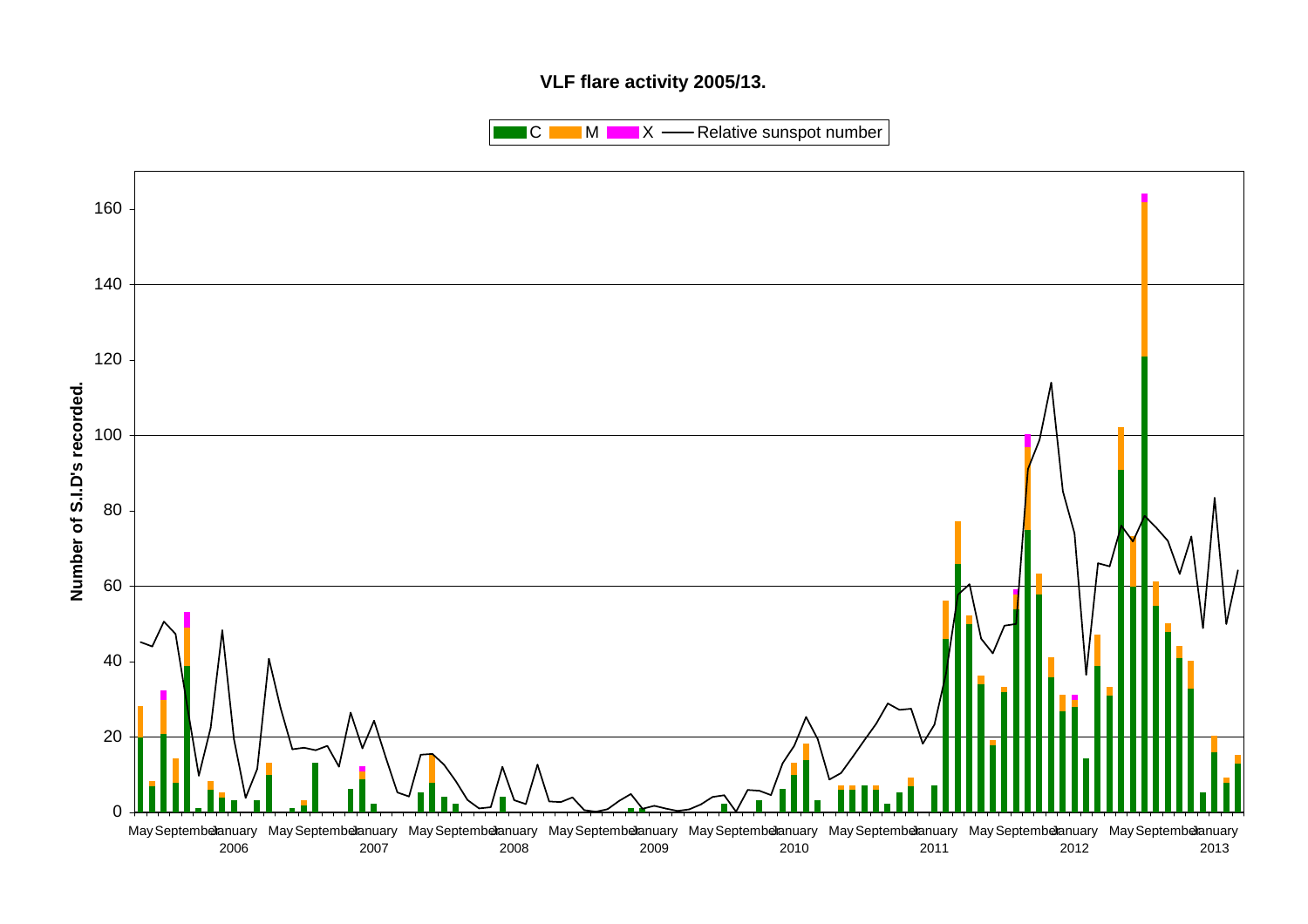## BAA Radio Astronomy Group. 2013 MARCH

M1.6 at 22:04UT on the 22nd.

Activity in March was slightly higher than in February, although still very low for the current stage of solar cycle 24. NASA have predicted that this could be the smallest sunspot cycle since 1906. We have recorded a good sample of the flares, including two M-class events. The most energetic recorded by GOES was

Paul Hyde has taken the opportunity of a quiet period to compare diurnal curves at different frequencies:



22.1kHz (blue, estimated distance 412km) shows a nearly symmetrical shape, the sunset dip being slightly deeper than the dip at sunrise. 23.4kHz (orange, 640km) is also symmetrical, but showing a saddle shape rather than a hump. The early morning signal break has hidden the sunrise response. 22.1kHz (red, 438km) is by contrast asymmetrical, with a slow drop in signal from noon towards sunset, but with small peaks at sunset and sunrise. The paths at 19.6 and 22.1kHz are very similar, 350 degrees and 344 degrees respectively, whilst the path at 23.4kHz is 66 degrees.

The M1.2 flare in the morning of the 5<sup>th</sup>. produced a good SID:-

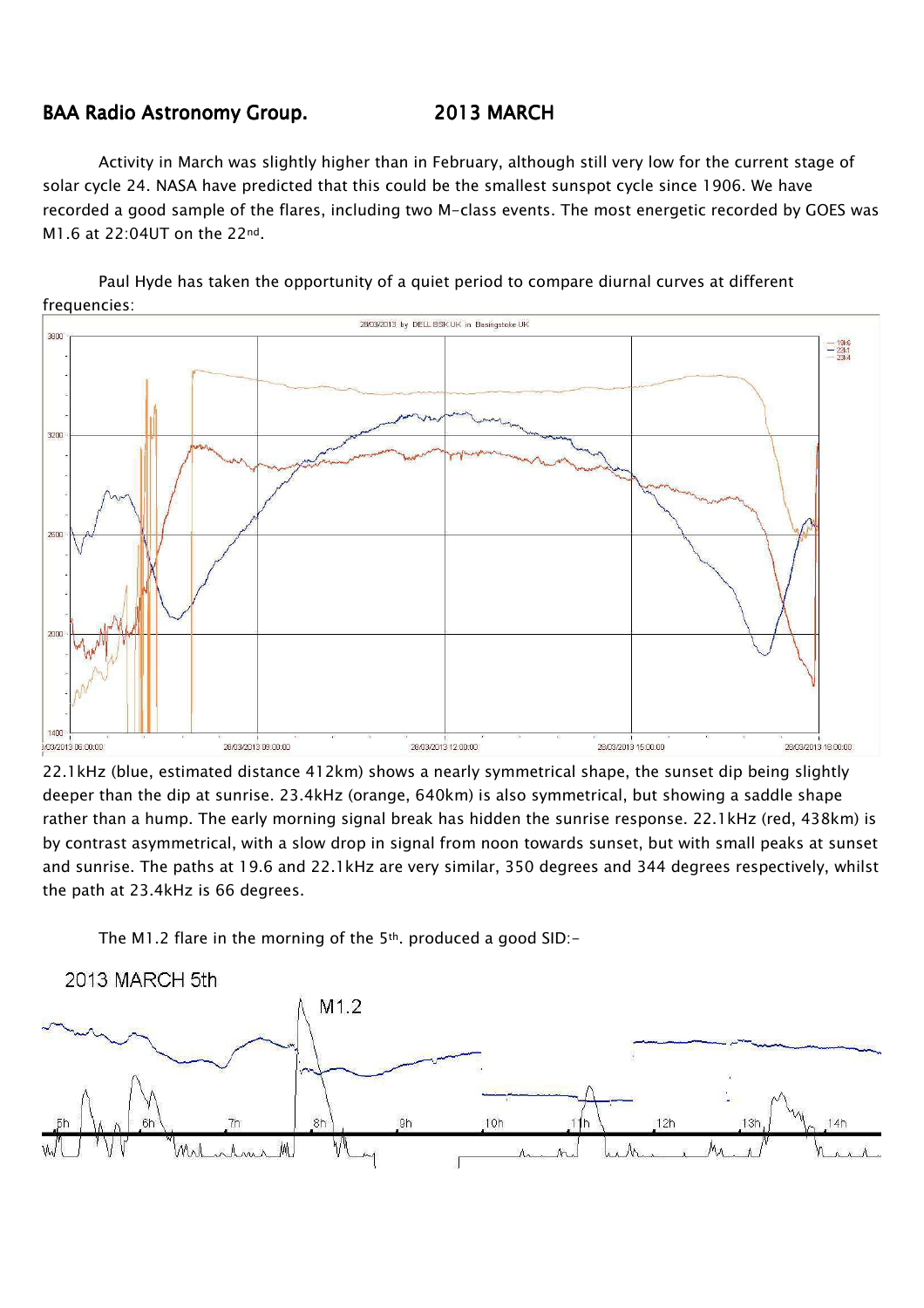My chart (above) is at 22.1kHz, and shows the SID disrupting the normal sunrise dip at this time. It was the most energetic event recorded by the group.

A similar M1.1 flare at 06:58UT on the 15th was too early to be recorded. It was associated with a long lasting proton event, and a CME. The CME produced a period of magnetic activity on the 17<sup>th</sup> (see later). Mark Edwards also reported some VLF disturbance on the 17<sup>th</sup>, starting around 16:30UT. He has added my magnetic recording to his chart:



GOES data for the period shows no significant X-ray activity at the time, and the proton flux was beginning to return to normal levels. Whether there is a connection with the magnetic activity is not clear, but there is certainly a clear VLF disturbance before sunset.

## MAGNETIC OBSERVATIONS.

The CME associated with the March 15<sup>th</sup>. flare produced one of the best magnetometer responses that I have recorded. Luckily there was no significant local interference during the period. The initial shock produced a 14nT shift at 06:01UT in my recording, followed by a drop of 40nT at 06:04. By 07:15 the field had fallen by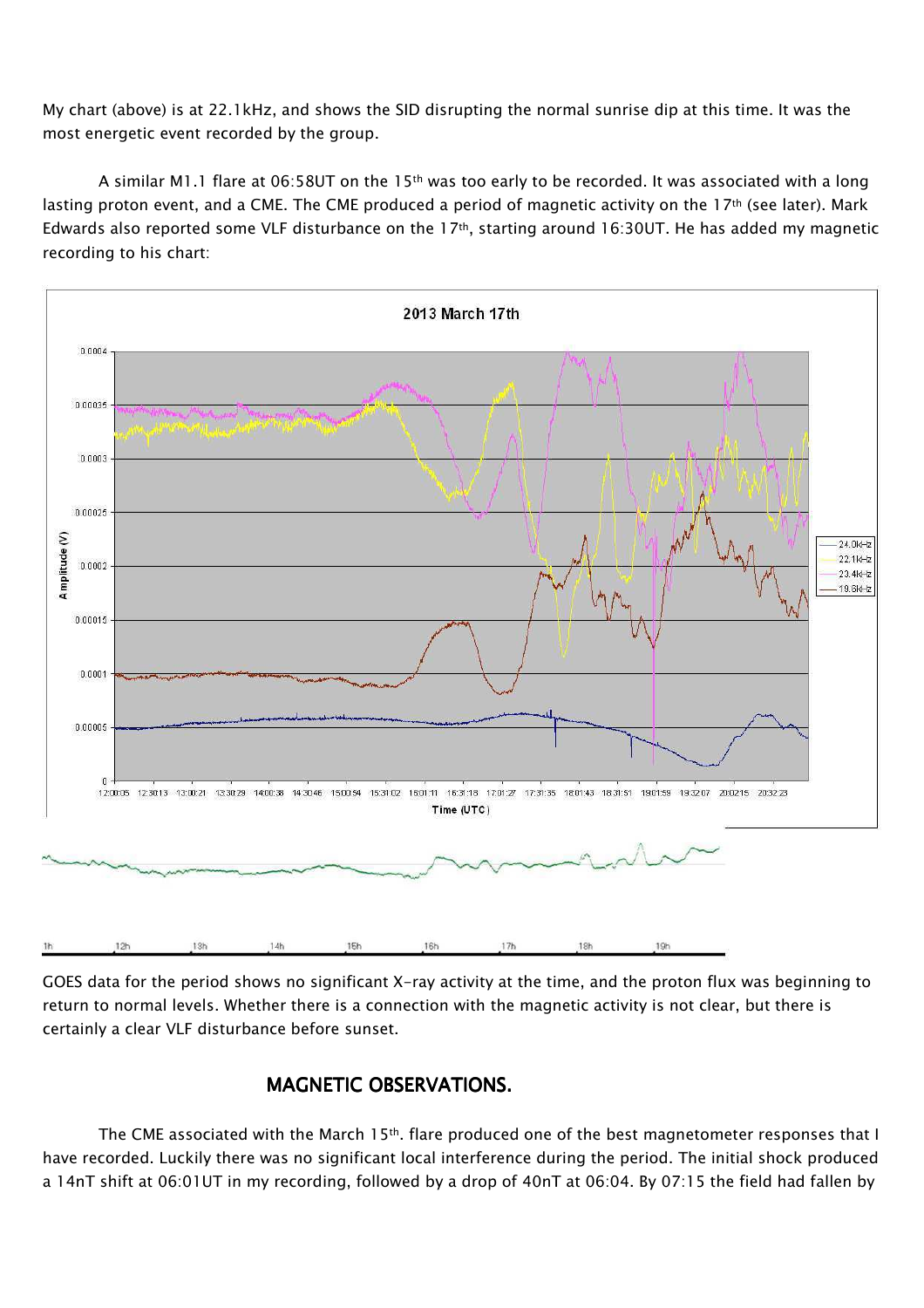86nT. There followed a period of gentle disturbance until about 16:00, when the field became very active before fading back to normal levels by 01:00 on the 18th.



My chart, above, shows the disturbance until 20:00 on the 17th. SWPC list the peak of the flare at 06:58 on the 15th, giving a CME transit time of 47 hours 3 minutes.

Coronal hole high speed streams were responsible for the disturbed periods from the  $27<sup>th</sup>$  to the  $30<sup>th</sup>$ . Colin Clements has provided a good recording from the afternoon of the 29<sup>th</sup>:



Similar effects were recorded from the High speed stream present at the end of February, and lasting through March 1st and into the early hours of the 2<sup>nd</sup>.

A filament eruption was associated with the C2.0 flare recorded as a SID at 11:07UT in the 12th. A SSC is listed by BGS at 05:25 on the 15<sup>th</sup> from this event, but has not been recorded as a clear disturbance in any of the reports received.

Magnetic reports received from: Colin Clements, Gonzalo Vargas and John Cook.

Reports and observations to jacook@jacook.plus.com